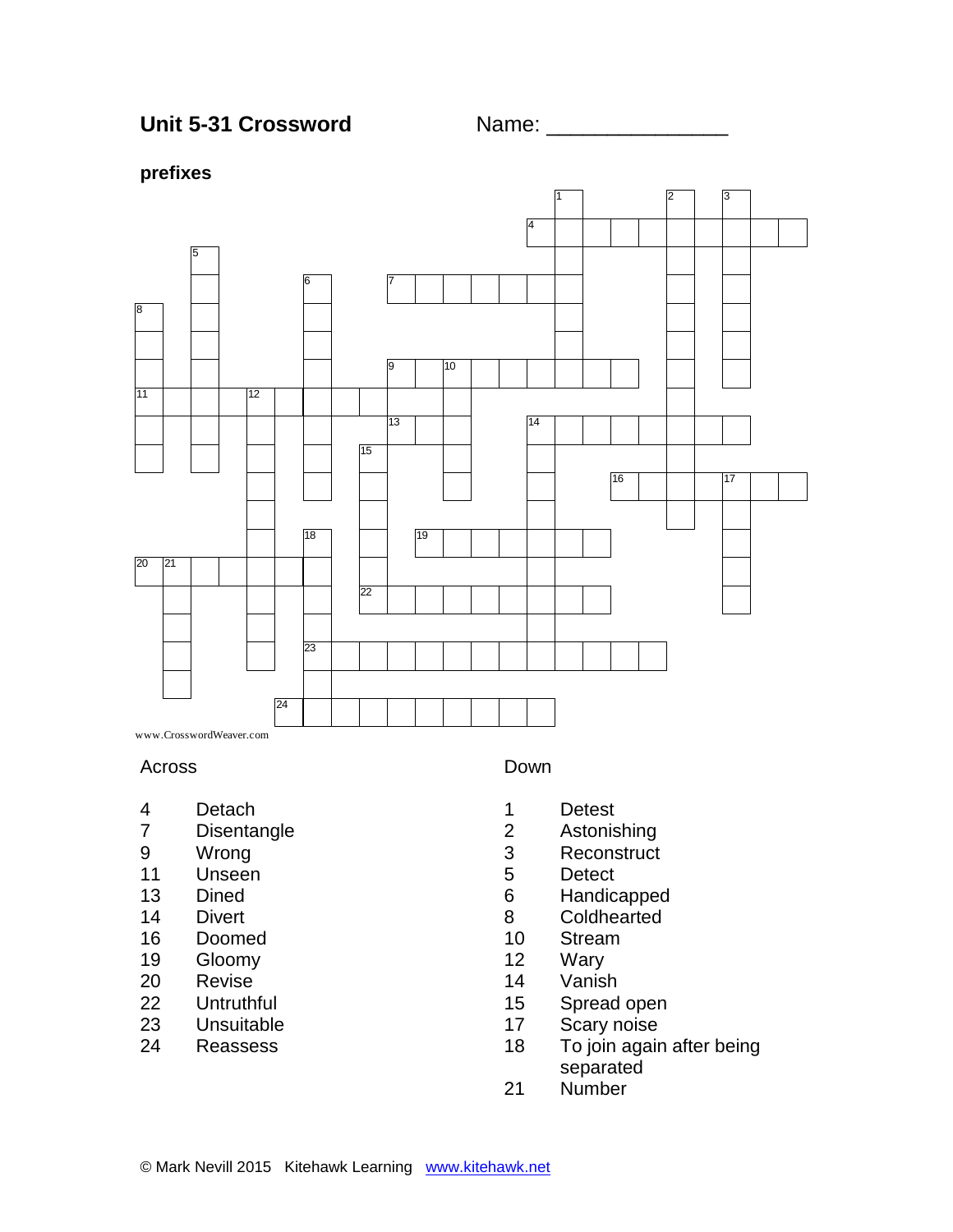## **Unit 5-31 Crossword Solution**



# **Unit 5-31 Polygon Answers**

Some answers:

(With **D**): code, cord, cried, décor, dice, died, dire, disc, **discover**, dive, does, dose, dove, drive, drove, rice, ride, rode, side, video

(Others without **D**): core, cove, cover, over, rise, score, sieve, verse, vice, voice,